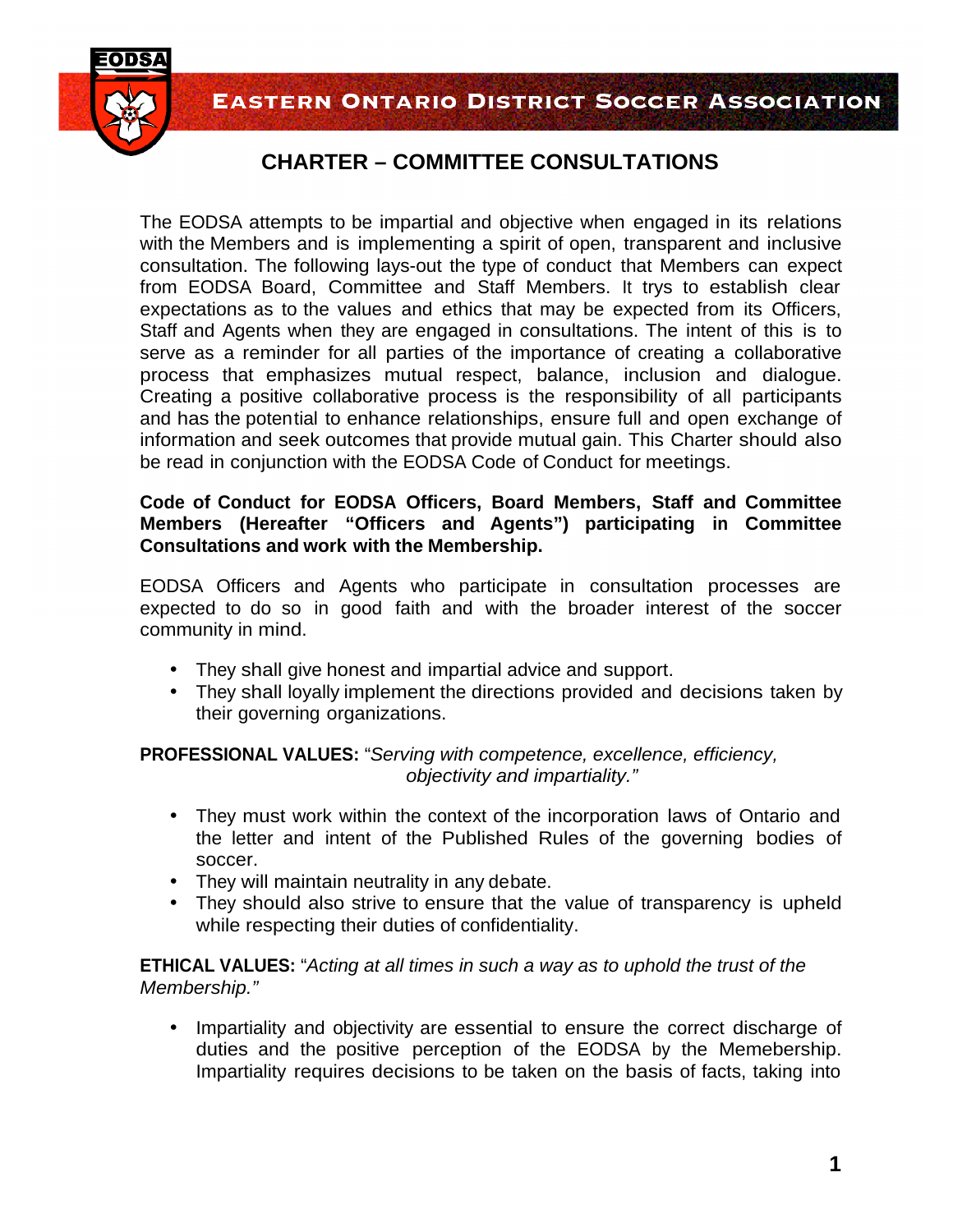account only relevant matters and disregarding considerations that could interfere with neutral decision-making.

- Officers and Agents shall perform their duties and arrange their private affairs so that confidence and trust in the integrity, objectivity and impartiality of the EODSA are conserved and enhanced.
- If the private interests of an Officer or Agent clash or coincide with the interest of the EODSA and have the potential to inhibit the individuals objectivity in the exercise of his or her duties then the individual should decline participation in the Committee consultation forum.

**FOR THE EODSA: "**How ends are achieved should be as important as the achievements themselves."

## **Officers and Agents engaged in Committee consultation processes shall:**

- 1. Ensure accountability to the EODSA by:
	- Making every effort to attend all important meetings.
	- Acting in accordance with the authority granted by the Board and ensure that other representatives understand this authority.
	- Communicating pertinent information to the EODSA regularly and seeking support for information sharing.
	- Acting quickly to raise and resolve any concerns regarding the accountability of the process or any of the representatives to protect the integrity and trust of the group.
- 2. Maximize the exchange of information among parties and minimize misunderstandings by:
	- Speaking clearly, listening carefully and asking for clarification if a point is not understood.
	- Sharing information related to the issues at hand.
	- Stating concerns about the process openly and directly.
	- Clearly explaining what is important to them and why.
	- Stating their perspective as concisely and briefly as possible.
- 3. Ensure that all participants have the opportunity to speak and all perspectives are taken into account by:
	- Seeking the participation of all interests.
	- Providing opportunities for all parties to be heard before making a decision.
- 4. Maintain a respectful atmosphere by:
	- Respecting each others' values and interests.
	- Avoiding accusatory language, rude behavior and stereotyping.